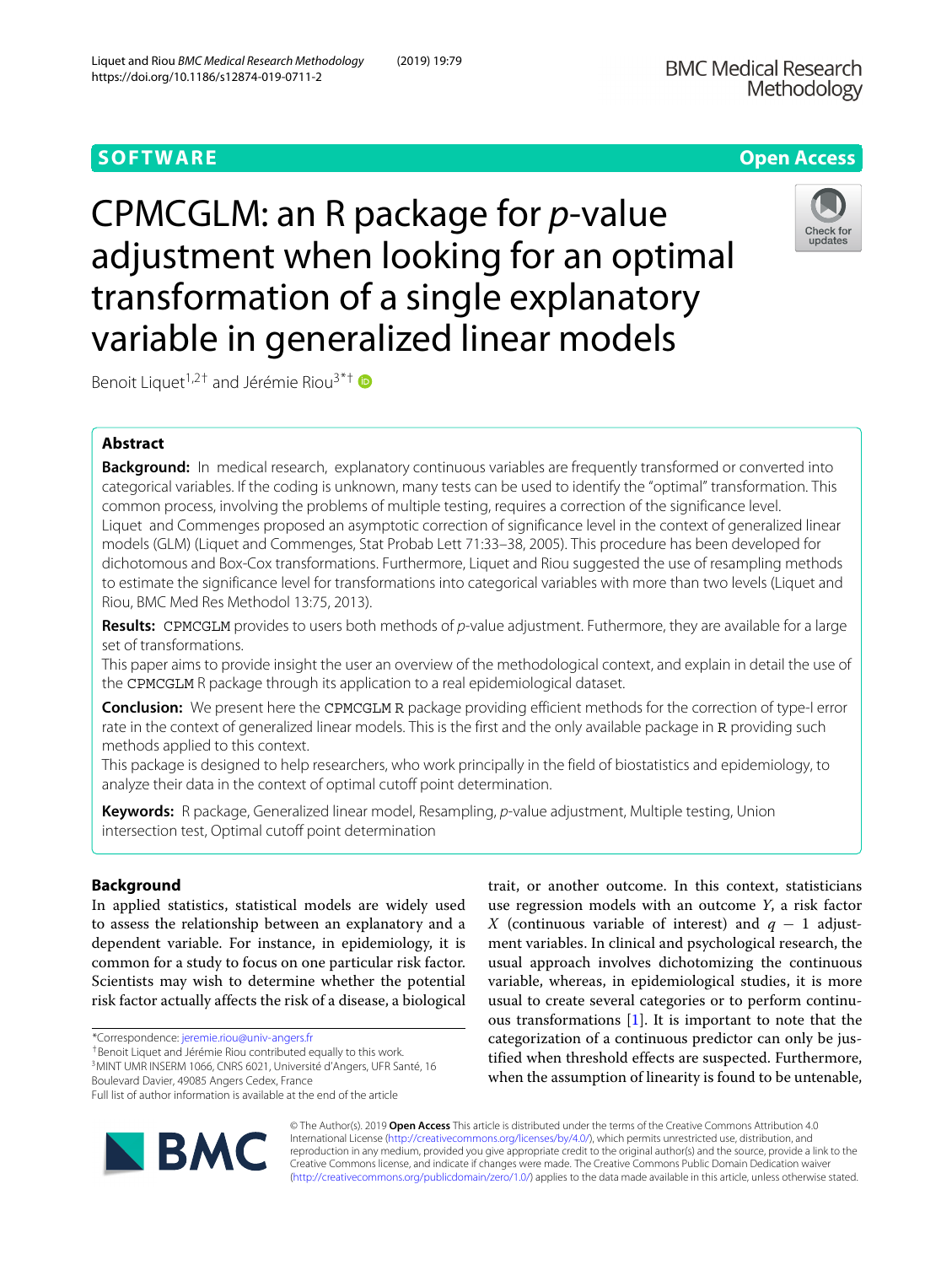a fractional polynomial (FP) transformation should always be favoured.

For instance, let us consider a categorical transformation of *X*. When the optimal set of cutoff points is unknown, the subjectivity of the choice of this set may lead to the testing of more than one set of values, to find the "optimal" set. For each coding, the nullity of the coefficient associated with the new coded variable is tested. The coding finally selected is that associated with the smallest *p*-value. This practice implies multiple testing, and an adjustment of the *p*-value is therefore required. The CPMCGLM package [\[2\]](#page-7-1) can be used to adjust the *p*-value in the context of generalized linear models (GLM).

We present here the statistical context, and the various codings available in this R package. We then briefly present the available methods for type-I error correction, before presenting an example based on the PAQUID cohort dataset.

## **Implementation**

#### **Statistical setting**

#### *Generalized linear model*

Let us consider a generalized linear model with *q* explana-tory variables [\[3\]](#page-7-2), in which  $Y = (Y_1, \ldots, Y_n)$  is observed and the *Yi*'s are all identically and independently distributed with a probability density function in the exponential family, defined as follows:

$$
f_{Y_i}(Y_i, \theta_i, \phi) = exp\left\{\frac{Y_i\theta_i - b(\theta_i)}{a(\phi)} + c(Y_i, \phi)\right\};
$$

with  $\mathbb{E}[Y_i] = \mu_i = b'(\theta_i)$ ,  $\mathbb{V}ar[Y_i] = b''(\theta_i)a(\phi)$  and where  $a(\cdot)$ ,  $b(\cdot)$ , and  $c(\cdot)$  are known and differentiable functions.  $b(\cdot)$  is three times differentiable, and its first derivative  $b'(\cdot)$  can be inverted. Parameters  $(\theta_i, \phi)$  belong to  $\Omega \subset \mathbb{R}^2$ , where  $\theta_i$  is the canonical parameter and  $\phi$  is the dispersion parameter. The CPMCGLM package allows the use of linear, Poisson, logit and probit models. The specifications of the model are defined with formula, family and link arguments, as a glm() function.

In this context, the main goal is evaluating the association between the outcome  $Y_i$  and an explanatory variable of interest  $X_i$ , adjusted on a vector of explanatory variables  $\mathbf{Z}_i$ . The form of the effect of  $X_i$  is unknown, so we may consider *K* transformations of this variable  $X_i(k) = g_k(X_i)$ with  $k = 1, \ldots, K$ .

For instance, if we transform a continuous variable into a categorical variable with  $m_k$  classes, then  $m_k - 1$  dummy variables are defined from the function  $g_k(\cdot)$ :  $X_i(k)$  =  $g_k(X_i) = \left(X_i^1(k),\ldots,X_i^{m_k-1}(k)\right)$ .  $m_k$  different levels of the categorical transformation are possible.

The model for one transformation *k* can be obtained by modeling the canonical parameter  $\theta_i$  as:

$$
\theta_i(X, Z, k) = \gamma Z_i + \beta_k X_i(k), \ 1 \leq i \leq n;
$$

where  $\mathbf{Z_i} \,=\, \left(1,Z_i^1,\ldots,Z_i^{q-1}\right)$  ,  $\boldsymbol{\gamma} \,=\, \left(\gamma_0,\ldots,\gamma_{q-1}\right)^T$  is a vector of *q* regression coefficients, and  $\beta_k$  is the vector of coefficients associated with the transformation *k* of the variable *Xi*.

#### *Multiple testing problem*

We consider the problem of testing

 $\mathcal{H}_{0,k}$  :  $\beta_k = 0$  against  $\mathcal{H}_{1,k}$  :  $\beta_k \neq 0$ ,

simultenaously for all  $k \in \{1, \ldots, K\}$ . For each transformation *k*, one test score  $T_k(Y)$  is obtained for the nullity of the vector  $\beta_k$  [\[4\]](#page-7-3). We ultimately obtain a vector of statistics **T** =  $(T_1(Y),...,T_K(Y))$ . Introduce the associated *p*-value as

$$
p_k(y) = \mathbb{P}_{\beta_k=0}(|T_k(Y)| \geq |T_k(y)|), \ \ 1 \leq k \leq K,
$$

where *y* is the realization of *Y*.

## **Significance level correction**

To cope with the multiplicity problem, we aim at testing [\[5\]](#page-7-4):

$$
\mathscr{H}_0: \bigcap_{k=1}^K \mathscr{H}_{0,k} \text{ against } \mathscr{H}_1: \bigcup_{k=1}^K \mathscr{H}_{1,k},
$$

by which we mean that *X* has an effect on *Y* if and only if at least one transformation of *X* has an effect on *Y*. A natural approach is then to consider the maximum of the individual test statistics  $T_k(Y)$ , or, equivalently, the minimum of the individual *p*-values  $p_k(Y)$ , leading to the following *p*-values:

$$
p^{maxT}(y) = \mathbb{P}_{Y \sim P_0} \left( T^{maxT}(Y) \geq T^{maxT}(y) \right),
$$

where  $P_0$  denote the distribution of  $Y$  under the null and  $T^{maxT}(\cdot) = \max_{1 \leq k \leq K} \{ |T_k(\cdot)| \}$ , or

$$
p^{minP}(y) = \mathbb{P}_{Y \sim P_0} (p^{minP}(Y) \leq p^{minP}(y)),
$$

where  $p^{minP}(\cdot) = \min_{1 \le k \le K} \{p_k(\cdot)\}.$ 

Moreover, if *X* has an effect on *Y* (e.g.  $\mathcal{H}_0$  is rejected), the best coding corresponds to the transformation *k* which obtains the highest individual test statistic realization  $T_k(y)$ , or, equivalently, the smallest individual *p*-value realization  $p_k(y)$ .

#### *Bonferroni method*

The first method available in this package is the Bonferroni method. This is the most widely used correction method in applied statistics. It has been described by several authors in various applications [\[6–](#page-7-5)[10\]](#page-7-6). The Bonferroni method rejects  $\mathcal{H}_0$  at level  $\alpha \in [0,1]$  if

$$
p^{minP}(y) \le \frac{\alpha}{K},\tag{1}
$$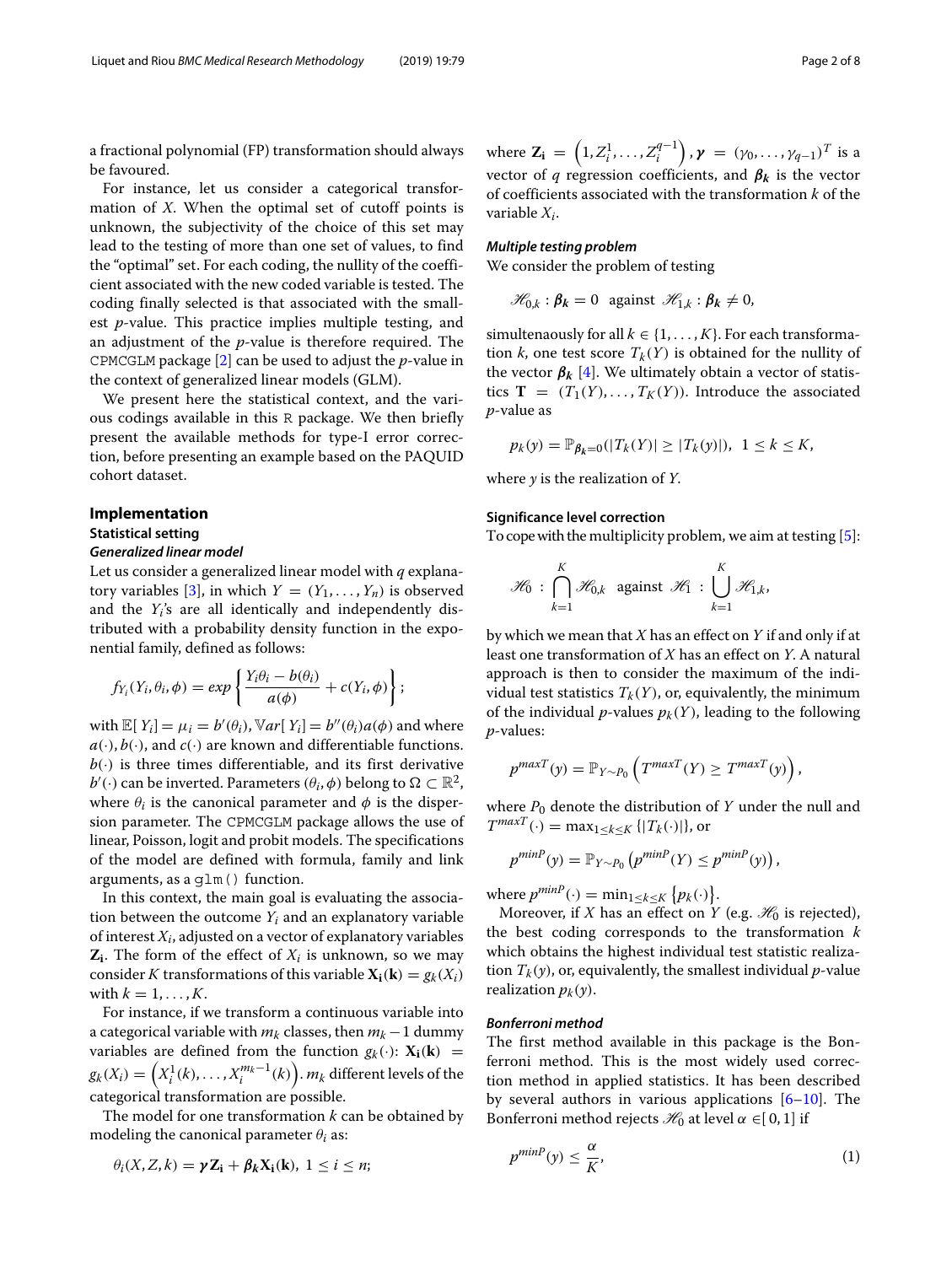where *K* is related to the total number of tests performed by the user. However, this method is conservative, particularly when the correlation between test results is high and the number of transformations is high.

# *Exact method*

The second method proposed in this package is the asymptotic exact correction developed by Liquet and Commenges for generalized linear models [\[11,](#page-7-7) [12\]](#page-7-8). This method is valid only for binary transformations, fractional polynomial transformations with one degree (i.e. FP1) and Box-Cox transformations. It is based on the joint asymptotic distribution of the test statistics under the null. Indeed, the *p*-value  $p^{maxT}$  can be calculated as follows:

$$
p^{maxT}(y) = 1 - \mathbb{P}_{Y \sim P_0} \left( T^{maxT}(Y) < T^{maxT}(y) \right)
$$
\n
$$
= 1 - \mathbb{P}_{Y \sim P_0} (T_1(Y) < T^{maxT}(y); \ldots; T_K(Y) < T^{maxT}(y)).
$$

We then calculated the probability  $\mathbb{P}_{Y \sim P_0}(T_1(Y))$  <  $T^{maxT}(y)$ ; ... ;  $T_K(Y) < T^{maxT}(y)$  by numerical integration of the multivariate Gaussian density (e.g., the asymptotic joint distribution of  $(T_k)_{1\leq k\leq K}$ ). Several programs have been written to solve this multiple integral. In this package, we used the method developed by Genz and Bretz in 2009 [\[13\]](#page-7-9), available in the mvtnorm R package [\[14\]](#page-7-10).

## *Minimum p-value procedure*

The approach based on *pminP*, called the minimum *p*value procedure, allows to combine statistical tests for different distributions. It is therefore possible to combine dichotomous, Box-Cox, fractional polynomial and transformations into categorical variables with more than two levels. However, the distribution of *pminP* is unknown and we use resampling-based methods. These procedures take into account the dependence structure of the tests for evaluation of the significance level of the minimum *p*value procedure. These procedures can therefore be used for all kinds of coding.

**Permutation test procedure** The first resampling-based method is a permutation test procedure. This procedure is used to build the reference distribution of statistical tests based on permutations. From a theoretical point of view, the statistical test procedures are developed by considering the null hypothesis to be true, i.e. in our context, under the null hypothesis, *Xi* has no impact on *Y*. Under the null hypothesis, if the exchangeability assumption is satisfied [\[15](#page-7-11)[–20\]](#page-7-12), then resampling can be performed based on the permutation of  $X_i$  the variable of interest in our dataset. The procedure proposed by Liquet and Riou could be summarized by the following algorithm [\[6\]](#page-7-5):

- 1 Apply the minimum <sup>p</sup>-value procedure to the original data for the  $K$  transformations considered. We note *pmin* the realization of the minimum of the *p*-value;
- 2 Under  $\mathcal{H}_{0,k}$ ,  $X_i$  has no effect on the response variable <sup>Y</sup>, and a new dataset is generated by permuting the *Xi* variable in the initial dataset. This procedure is illustrated in the following Fig. [1;](#page-3-0)
- 3 Generate *B* new datasets  $s_b^*$ ,  $b = \{1, ..., B\}$  by repeating step  $2 B$  times;
- 4 For each new dataset, apply the minimum <sup>p</sup>-value procedure for the transformation considered. We note  $p_{\min}^{*b}$  the smallest  $p$ -value for each new dataset.
- 5 The <sup>p</sup>-value is then approximated by:

$$
\widehat{p^{minP}} = \frac{1}{B} \sum_{b=1}^{B} I_{\left\{p_{\min}^{*b} < p_{\min}\right\}},
$$

where  $I_{\{\cdot\}}$  is an indicator function.

This procedure can be used to control for the type-I error.

**Parametric bootstrap procedure** The second resamplingbased method is the parametric bootstrap procedure, which yields an asymptotic reference distribution. This procedure makes it possible to control for type-I error with fewer assumptions [\[21\]](#page-7-13). This procedure is summarized in the following algorithm [\[6\]](#page-7-5):

- 1 Apply the minimum <sup>p</sup>-value procedure to the original data for the  $K$  transformations considered. We note *pmin* the realization of the minimum of the <sup>p</sup>-value;
- 2 Fit the model under the null hypothesis, using the observed data, and obtain *γ***ˆ**, the maximum likelihood estimate (MLE) of *γ* ;
- 3 Generate a new outcome *Y*∗ *<sup>i</sup>* for each subject from the probability measure defined under  $\mathcal{H}_{0,k}$ .
- 4 Repeat this for all the subjects to obtain a sample denoted  $s^* = \{Y_i^*, \mathbf{Z_i}, X_i\}$
- 5 Generate *B* new datasets  $s_b^*, b = 1, \ldots, B$  by repeating step 3 <sup>B</sup> times ;
- 6 For each new dataset, apply the minimum <sup>p</sup>-value procedure for the transformation considered. We note  $p_{\min}^{*b}$  the smallest  $p$ -value for each new dataset.
- 7 The <sup>p</sup>-value is then approximated by:

$$
\widehat{p^{minP}} = \frac{1}{B} \sum_{b=1}^{B} I_{\left\{p_{\min}^{*b} < p_{\min}\right\}}.
$$

# **Codings**

We now provide some examples of available transformations in the CPMCGLM package.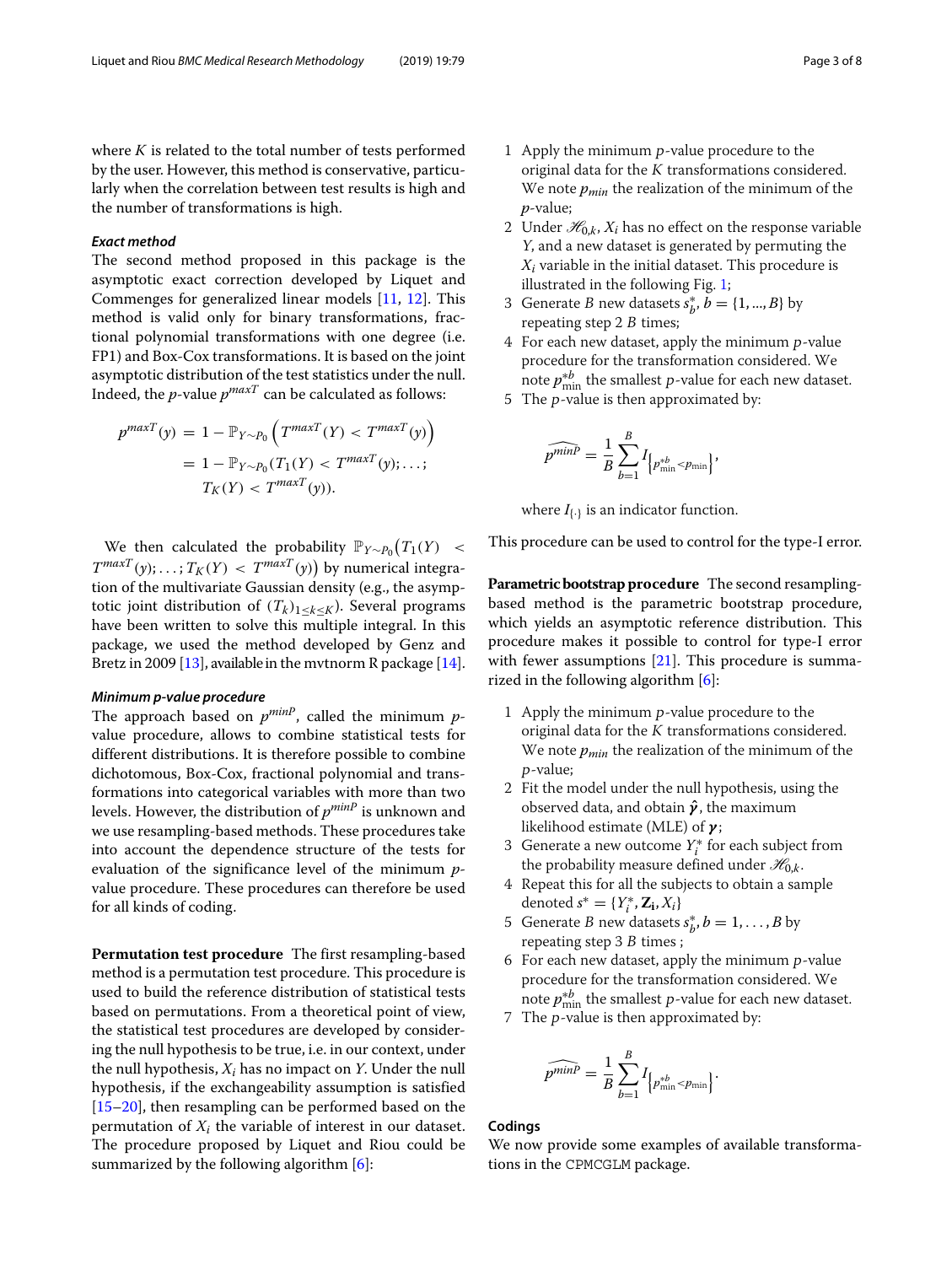

# <span id="page-3-0"></span>*Dichotomous coding*

Dichotomous coding is often used in clinical and psychological research, either to facilitate interpretation, or because a threshold effect is suspected. In regression models with multiple explanatory variables, it may be seen as easier to interpret the regression coefficient for a binary variable than to understand a one-unit change in the continuous variable. In this context, dichotomous transformations of the variable of interest *X* are defined as:

$$
X(k) = \begin{cases} 1 & \text{if } X \ge c_k; \\ 0 & \text{if } X < c_k, \end{cases}
$$

where  $c_k$  denotes the cutoff value for the transformation  $k$  $(1 \leq k \leq K)$ .

In this R package, the dicho argument of the CPMCGLM() function allows the definition of desired cutoff points based on quantiles in a vector. An example of the dicho argument is provided below:

**Code 1** : Definition of 3 dichotomous transformations

dicho <- c(  $0.2, 0.5, 0.7$ )

In this example, the user wants to try three dichotomous transformations of the variable of interest. For the first transformation, the cutoff point is the second decile; for the second, it is the median, and for the third, the seventh decile. The user can also opt to use our quantilebased method. The choice of this method leads to use of the nb.dicho argument. This argument makes it possible to use a quantile-based method, by entering the desired number of transformations. If the user asks for three transformations, the program uses the quartiles as cutoff points. If two transformations are requested, the program uses the terciles, and so on. This argument is also defined as follows.

**Code 2** : Three dichotomous transformations nb.dicho <- 3

It is important to note that only one of these arguments (dicho and nb.dicho ) can be used in a given CPMCGLM () function.

# *Coding with more than two classes*

In epidemiology, it is usual to create several categories, often four or five. These transformations into categorical variables are defined as follows:

$$
X(k) = \begin{cases} m - 1 & \text{if } X \ge c_{k^{m-2}}; \\ \vdots & \vdots \\ j & \text{if } c_{k'} > X \ge c_{k^{j-1}}; \\ \vdots & \vdots \\ 0 & \text{if } X < c_{k^0}, \end{cases}
$$

where  $c_{k^j}$  denotes the *j<sup>th</sup>* cutoff point ( $0 \le j \le m - 2$ ), for the transformation  $k$  ( $1 \leq k \leq K$ ).

The categ argument of the CPMCGLM() function allows the user to define the desired set of cutoff points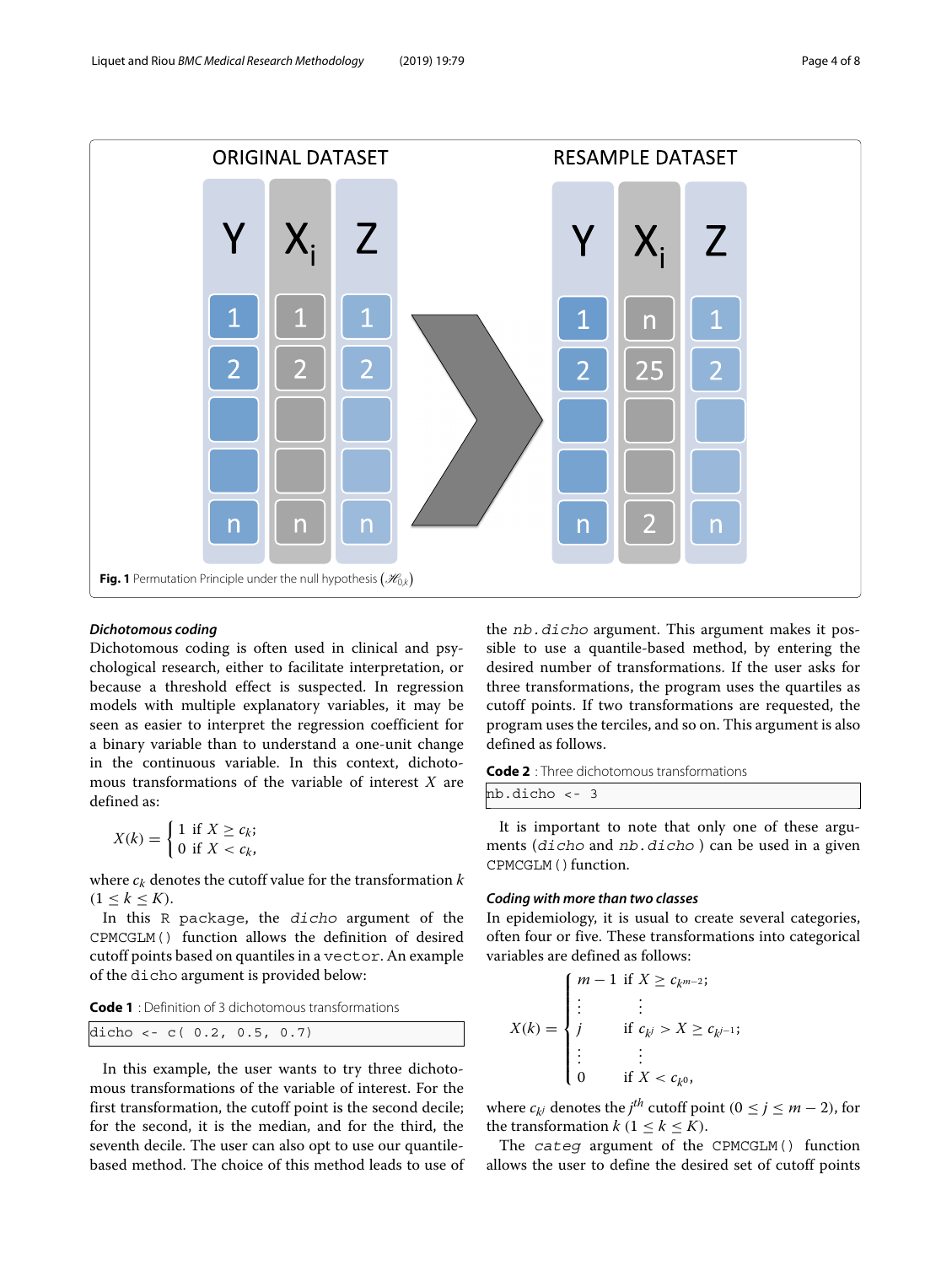using quantiles. This argument must take the form of a matrix, with a number of columns matching the maximum number of cutoff points used in almost all transformations, and a number of rows corresponding to the number of transformations tried. An example of this argument definition is presented below:

**Code 3** : Four categorical transformations

```
categ <- matrix(NA, nrow=4, ncol=3)
\text{categ}[1,1:2] <- \text{c}(0.3, 0.7)\text{categ}[2,1:2] <- \text{c}(0.4, 0.6)categ[3,1:3] <- c(0.25, 0.5, 0.75)
\text{categ}[4,1:3] <- \text{c}(0.4, 0.6, 0.8)
```
In this example, the user will realize four transformations. Two involve transformation into three classes, and two into four classes. It is important to note that binary transformations could not be defined here. The maximum number of cutoff points used in almost all transformations is three. The matrix therefore has the following dimensions:  $(4 \times 3)$ . For the first transformation, we will define a transformation into a three-class categorical variable with the third and seventh deciles as cut-points, and so on for the other transformations.

The user could also use a quantile-based method to define the transformations. In this case, the user would need to define the number of categorical transformations in the nb.categ argument. If two transformations are requested, then this method will create a two-class categorical variable using the terciles as cutoff points, and a three-class categorical variable using the quartiles as cutoff points. If the user asks for three transformations, the first and second transformations remain the same, and the program creates another categorical variable with four classes based on the quintiles, and so on. For four transformations, the argument is defined in R as follows:

| <b>Code 4</b> : Four categorical transformations |  |
|--------------------------------------------------|--|
|--------------------------------------------------|--|

However, users may also wish to define their own set of thresholds. For this reason, the function also includes the argument cutpoint, which can be defined on the basis of true values for the transformations desired. This argument is a matrix, defined as the argument cateq. The difference between this argument and that described above is that it is possible to define dichotomous transformations for this argument and quantiles are not used.

**Code 5** : Three categorical transformations

```
cutpoint <- matrix(NA, nrow=3, ncol=3)
cutpoint[1,1] <- c(20)
cutpoint[2,1:2] <- c(15, 25)
\text{cutoff}[3,1:3] \le c(10, 20, 30)
```
## *Box-Cox transformation*

Other transformations are also used, including Box-Cox transformations in particular, defined as follows [\[22\]](#page-7-14):

$$
X(k) = \begin{cases} \lambda_k^{-1} (X^{\lambda_k} - 1) & \text{if } \lambda_k > 0 \\ \log X & \text{if } \lambda_k = 0, \end{cases}
$$

This family of transformations incorporates many traditional transformations:

- $\lambda_k = 1.00$ : no transformation needed; produces results identical to original data
- $\lambda_k = 0.50$ : square root transformation
- $\lambda_k = 0.33$ : cube root transformation
- $\lambda_k = 0.25$ : fourth root transformation
- $\lambda_k = 0.00$ : natural log transformation
- $\lambda_k$  = -0.50: reciprocal square root transformation
- $\lambda_k$  = -1.00: reciprocal (inverse) transformation

The boxcox argument is used to define Box-Cox transformations. This argument is a vector, and the values of its elements denote the desired  $\lambda_k$ . An example of the boxcox argument for a reciprocal transformation, a natural log transformation, and a square root transformation is provided below:

**Code 6** : Three Box-Cox transformations

|  | boxcox <- c( -1, 0, 0.5 ) |  |  |  |  |  |
|--|---------------------------|--|--|--|--|--|
|--|---------------------------|--|--|--|--|--|

## *Fractional polynomial transformation*

Royston et al. showed that traditional methods for analyzing continuous or ordinal risk factors based on categorization or linear models could be improved [\[23,](#page-7-15) [24\]](#page-7-16). They proposed an approach based on fractional polynomial transformation. Let us consider generalized linear models with canonical parameters defined as follows:

$$
\theta_i(X,Z)=\gamma Z_i+\beta X_i, \ \ 1\leq i\leq n;
$$

where  $\mathbf{Z_i} \,=\, \left(1,Z_i^1,\ldots,Z_i^{q-1}\right)$  ,  $\boldsymbol{\gamma} \,=\, \left(\gamma_0,\ldots,\gamma_{q-1}\right)^T$  is a vector of  $q$  regression coefficients, and  $\beta$  is the coefficient associated with the  $X_i$  variable.

Consider the arbitrary powers  $a_1 \leq \ldots \leq a_j \leq \ldots \leq$  $a_m$ , with  $1 \leq j \leq m$ , and  $a_0 = 0$ .

If the random variable *X* is positive, i.e. ∀*i* ∈  $\{1,\ldots,n\}, X_i > 0$ , then the fractional polynomial transformation is defined as:

$$
\theta_i^m(X, Z, \xi, a) = \gamma Z_i + \sum_{j=0}^m \xi_j H_j(X_i),
$$

where for  $0 \le j \le m \xi_j$  is the coefficient associated with the fractional polynomial transformation:

$$
H_j(X_i) = \begin{cases} X_i^{(a_j)} & \text{if } a_j \neq a_{j-1} \\ H_{j-1}(X_i) \ln(X_i) & \text{if } a_j = a_{j-1} \end{cases}
$$

where  $H_0(X_i) = 1$ .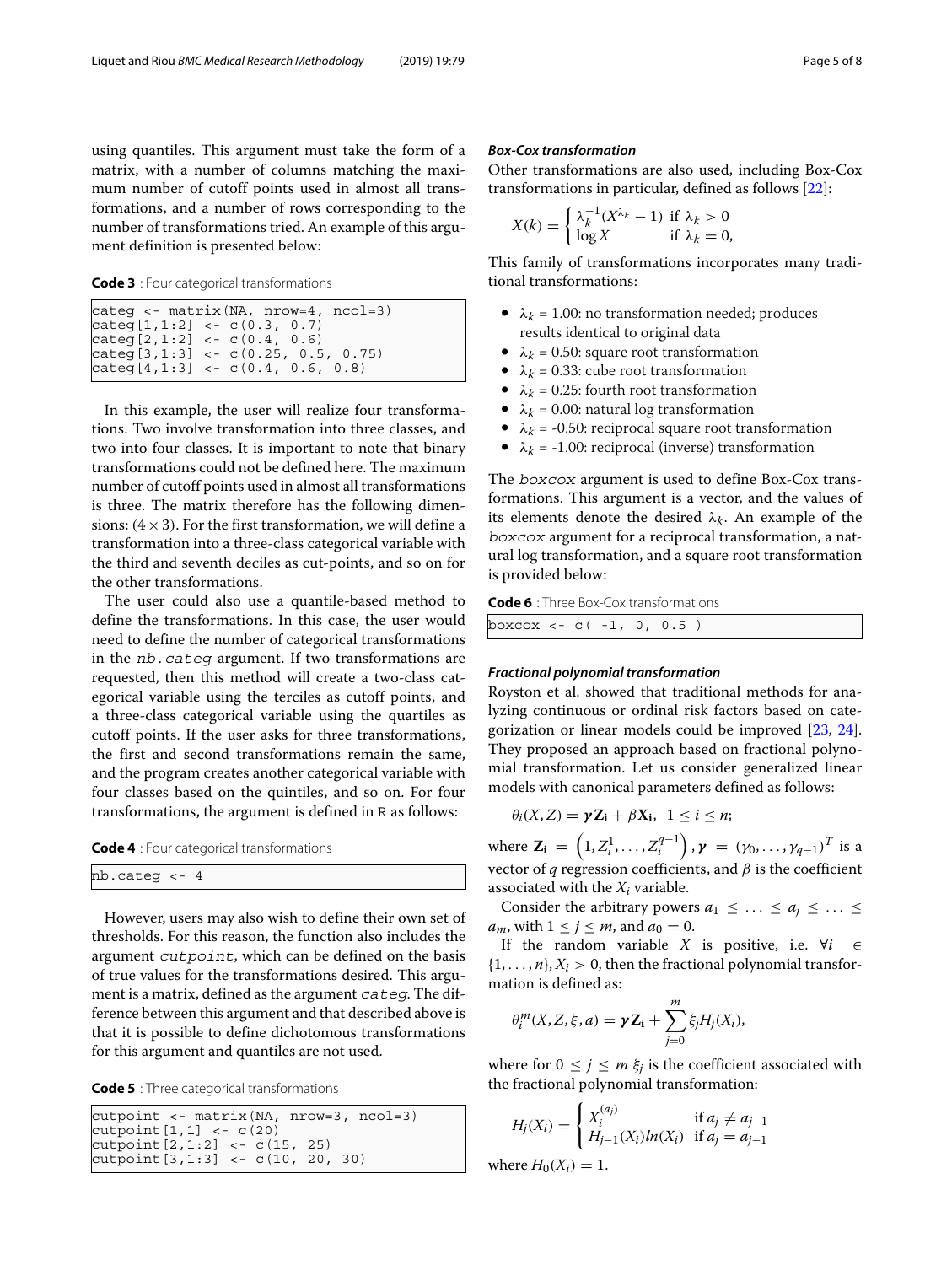However, if non-positive values of *X* can occur, a preliminary transformation of *X* to ensure positivity is required. The solution proposed by Royston and Altman is to choose a non-zero origin  $\zeta < X_i$  and to rewrite the canonical parameter of the model for fractional polynomial transformation as follows:

$$
\theta_i^m(X, Z, \xi, a) = \gamma Z_i + \sum_{j=0}^m \xi_j H_j(X_i - \zeta),
$$

 $\zeta$  is set to the lower limit of the rounding interval of samples values for the variable of interest.

Royston and Altman suggested using *m* powers from a predefined set  $\mathscr{P}$  [\[25\]](#page-7-17):

$$
\mathscr{P} = \{-\max(3,m);\ldots;-2;-1;-0.5;0;0.5;1;2;\ldots;\max(3,m)\}.
$$

The FP argument is used to define these transformations. This argument is a matrix. The number of rows correspond to the number of transformations tested, and the number of columns is the maximum number of degrees tested for a single transformation. An example of the FP argument:

**Code 7** : fractional polynomial transformations

|                 | $\#$ Three transformations of degrees 1, 4 and                  |  |
|-----------------|-----------------------------------------------------------------|--|
|                 | $FP < -$ matrix (NA, ncol=4, nrow=3)                            |  |
| $FPI[1,1] < -2$ |                                                                 |  |
|                 | $[FP[2, ] < -c(0.5, 1, -0.5, 2)]$<br>$[FP[3,1:2] < -c(-0.5,1)]$ |  |

In this example, the user performs three transformations of the variable of interest. The first is a fractional polynomial transformation with one degree and a power of − 2. The second transformation is a fractional polynomial transformation with four degrees and powers of 0.5, 1, −0.5, and 2. The third transformation is a fractional polynomial transformation with two degrees and powers of  $-0.5$ , and 1.

## **Motivating example**

We revisited the example presented in the article of Liquet and Commenges in 2001 based on the PAQUID database [\[11\]](#page-7-7), to illustrate the use of the CPMCGLM package, in the context of logistic regression.

# *PAQUID database*

PAQUID is a longitudinal, prospective study of individuals aged at least 65 years on December 31, 1987 living in the community in France. These residents live in two administrative areas in southwestern France. This elderly population-based cohort of 3111 community residents aimed to identify the risk factors for cognitive decline, dementia, and Alzheimer's disease. The data were obtained in a nested case-control study of 311 subjects from this cohort (33 subject with dementia and 278 controls).

#### *Scientific aims*

The analysis focused on the influence of HDL(highdensity lipoprotein)-cholesterol on the risk of dementia. We considered the variables age, sex, education level, and wine consumption as adjustment variables. Bonarek et al initially considered HDL-cholesterol as a continuous variable [\[26\]](#page-7-18). Subsequently, to facilitate clinical interpretation, they decided to transform this variable into a categorical variable with different thresholds, and different numbers of classes. This strategy implied the use of multiple models, and multiple testing. A correction of type-I error taking into account the various transformations performed was therefore required to identify the best association between dementia and HDL-cholesterol.

# *Methods*

We applied the various types of correction method described in this article to correct the type-I error rate in the model defined above. These corrections are easy to apply with the CPMCGLM package. The following syntax provided the desired results for one categorical coding, three binary codings, one Box-Cox transformation with  $\lambda = 0$ , and one fractional polynomial transformation with two degrees and powers of -0.5, and 1:

**Code 8** : PAQUID Example

| # Load Package                                                               |
|------------------------------------------------------------------------------|
| require (CPMCGLM)                                                            |
| # fractional polynomial definition                                           |
| $FPI < -$ matrix (NA, ncol=2, nrow=1)                                        |
| $[FP1[1,] < -c(-0.5, 1)]$                                                    |
| # Call of CPMCGLM function                                                   |
| fit <- CPMCGLM(formula=                                                      |
| DEM1 $8 \sim$ HDL $8+$ as. factor (SEXE) + AGE8+ as.                         |
| $factor(certif) + as.factor(VINO)$ , $family$                                |
| ="binomial", link="logit", data=PAQUID,                                      |
| $\text{varcod} = \text{"HDL 8", N=10000}, \text{boxsoc}(\theta), \text{nb}.$ |
| $dicho=3, nb.cateq=1, FP=FP1)$                                               |
| # print fit                                                                  |
| lfit                                                                         |
| # summary fit                                                                |
| summary (fit)                                                                |

By using the "dicho", and "categ" arguments, the function could also be used as follows, for exactly the same analysis:

**Code 9** : PAQUID Example

| in a matrix<br>factor(certif)+as.factor(VINO), family=<br>"binomial", link="logit", data=PAQUID,<br>$\text{varcod} = "HDL 8", N=10000, boxcov=c(0),$<br>$dicho=c(0.25, 0.5, 0.75)$ , categ=categ.mat<br>$, FP = FP1)$ | # Load Package                                      |
|-----------------------------------------------------------------------------------------------------------------------------------------------------------------------------------------------------------------------|-----------------------------------------------------|
|                                                                                                                                                                                                                       | require(CPMCGLM)                                    |
|                                                                                                                                                                                                                       | # Definition of categorical transformations         |
|                                                                                                                                                                                                                       |                                                     |
|                                                                                                                                                                                                                       | cateq.mat <- matrix(NA, nrow=1, ncol=3)             |
|                                                                                                                                                                                                                       | $\text{categ.mat}[1,] < -c(0.25, 0.5, 0.75)$        |
|                                                                                                                                                                                                                       | # Call of CPMCGLM function                          |
|                                                                                                                                                                                                                       | fit1 <- CPMCGLM (formula=                           |
|                                                                                                                                                                                                                       | DEM1 $8 \sim$ HDL $8+as.factor(SEXE) + AGE8 + as$ . |
|                                                                                                                                                                                                                       |                                                     |
|                                                                                                                                                                                                                       |                                                     |
|                                                                                                                                                                                                                       |                                                     |
|                                                                                                                                                                                                                       |                                                     |
|                                                                                                                                                                                                                       |                                                     |
|                                                                                                                                                                                                                       | # print fit                                         |
|                                                                                                                                                                                                                       | lfit1                                               |
|                                                                                                                                                                                                                       | # summary fit                                       |
|                                                                                                                                                                                                                       | summary (fit1)                                      |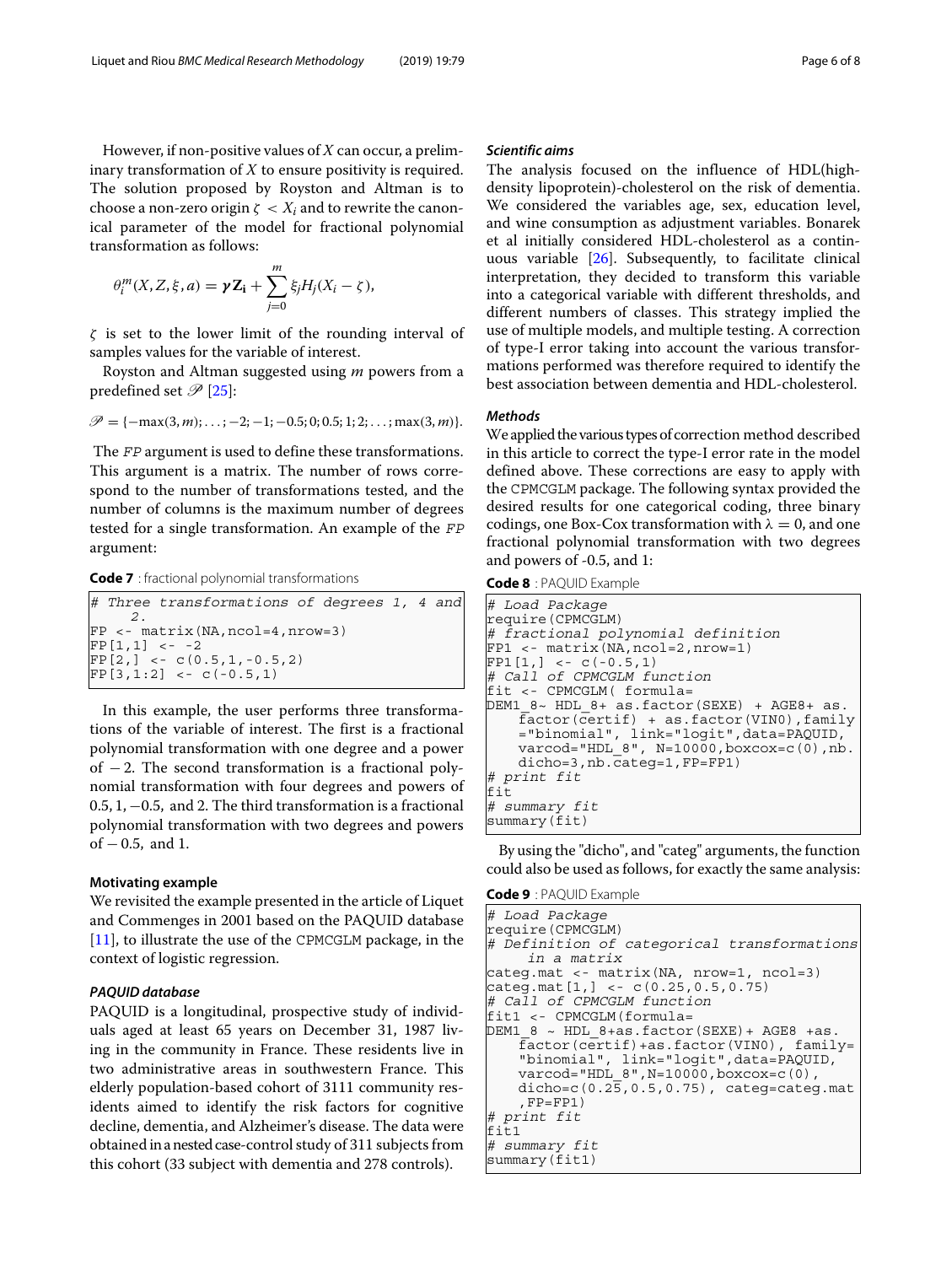#### *Results*

In R software, the results obtained with the CPMCGLM package described above are summarized as follows:

**Code 10** : Output of the CPMCGLM() function - PAQUID Example

```
> fit
Call: CPMCGLM(formula = DEM1 8 \sim HDL 8 + asfactor(SEXE) + AGE8 + asfactor(certif) + as.factor(VIN0), family = "binomial
    ", link = "logit", data = PAQUID,
   varcod = "HDL_8", nb.dicho = 3, nb.
   categ = 1, boxcox = c(0), N = 10000, FP =FP1)
Generalize Linear Model Summary
Family: binomial
Link: logit
Number of subject: 311
Number of adjustment variable: 6
Resampling
N: 1000
Best coding Method: Dichotomous
   transformation Value of the order
   quantile cutoff points: 0.75 Value of
   the quantile cutoff points: 1.615
Corresponding adjusted p value:
Adjusted pvalue naive 0.0010 Bonferroni
   0.0051 bootstrap 0.0030 permutation
   0.0030 exact: Correction not available
   for these codings
```
We can also use the summary function for the main results, which are described as follows for this specific result:

**Code 11** : Summary for output of the CPMCGLM() function - PAQUID Example

```
> summary(fit)
Summary of CPMCGLM Package
Best coding Method: Quantile Value of the
   quantile cutoff points: 0.75
Corresponding adjusted pvalue:
Adjusted pvalue naive 0.0010 Bonferroni
   0.0051 bootstrap 0.0030 permutation
   0.0030 exact: Correction not available
   for these codings
```
As we can see, for this example, the best coding was obtained for the logistic regression with dichotomous coding of the HDL-cholesterol variable. The cutoff point retained for this variable was the third quartile. Exact correction was not available for this application, due to the use of transformation into categorical variables with more than two classes. Resampling methods gave similar results, and both the resampling methods tested were more powerful than Bonferroni correction. In conclusion, the correction of type-I error is required. Naive correction is not satisfactory, and resampling methods seem to give the best results for *p*-value correction in this example.

# **Conclusion**

We present here CPMCGLM, an R package providing efficient methods for the correction of type-I error rate in the context of generalized linear models. This is the only available package in R providing such methods applied to this context. We are currently working on the generalization of these methods to proportional hazard models, which we will make available as soon as possible in the CPMCGLM package.

In practice, it is important to correct the multiplicity on all the codings that have been tested. Indeed, if this is not done, the type-I error is not controlled, and then it is possible to obtain some false positive results.

To conclude, this package is designed to help researchers who work principally in epidemiology to analyze with riguor their data in the context of optimal cutoff point determination.

# **Availability and requirements**

**Project name:** CPMCGLM **Project home page:** [https://cran.r-project.org/web/](https://cran.r-project.org/web/packages/CPMCGLM/index.html) [packages/CPMCGLM/index.html](https://cran.r-project.org/web/packages/CPMCGLM/index.html) **Operating system(s):** Platform independent **Programming language:** R **Other requirements:** R 2.10.0 or above **License:** GPL-2 **Any restrictions to use by non-academics:** none

#### **Abbreviations**

FP: Fractional polynomial; GLM: Generalized linear model; HDL: High-density lipoprotein; MLE: Maximum likelihood estimate; PAQUID: Personnes agées QUID

#### **Acknowledgements**

We thank Luc Letenneur for his help on the PAQUID dataset, and Marine Roux for her help during the review process.

#### **Funding**

No funding was obtained for this study.

#### **Availability of data and materials**

The data that are used to illustrate this package are available from Centre de recherche INSERM U1219, Université de Bordeaux, ISPED but restrictions apply to the availability of these data, which were used under license for the current study, and so are not publicly available. Data are however available from the authors upon reasonable request and with permission of Centre de recherche INSERM U1219 Université de Bordeaux, ISPED.

## **Authors' contributions**

BL and JR developed the methodology, the R code, performed the analysis on the dataset as well as wrote the manuscript. Both authors read and approved the final manuscript.

#### **Ethics approval and consent to participate**

The PAQUID study was approved by the ethics committee of the University of Bordeaux Segalen (France) in 1988, and each participant provided written informed consent.